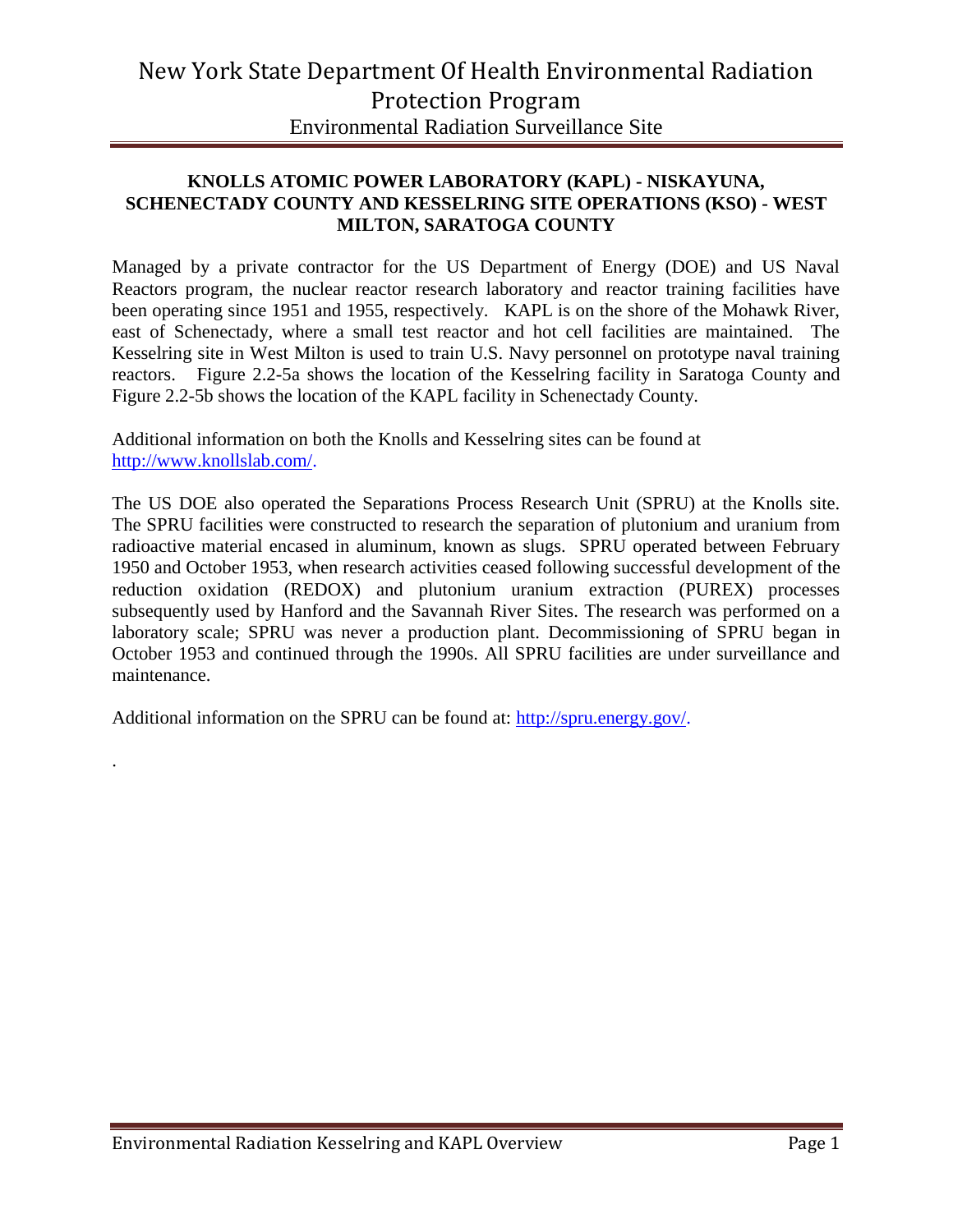## New York State Department Of Health Environmental Radiation Protection Program Environmental Radiation Surveillance Site



Figure 2.2-5a. Kesselring Site Sampling Locations